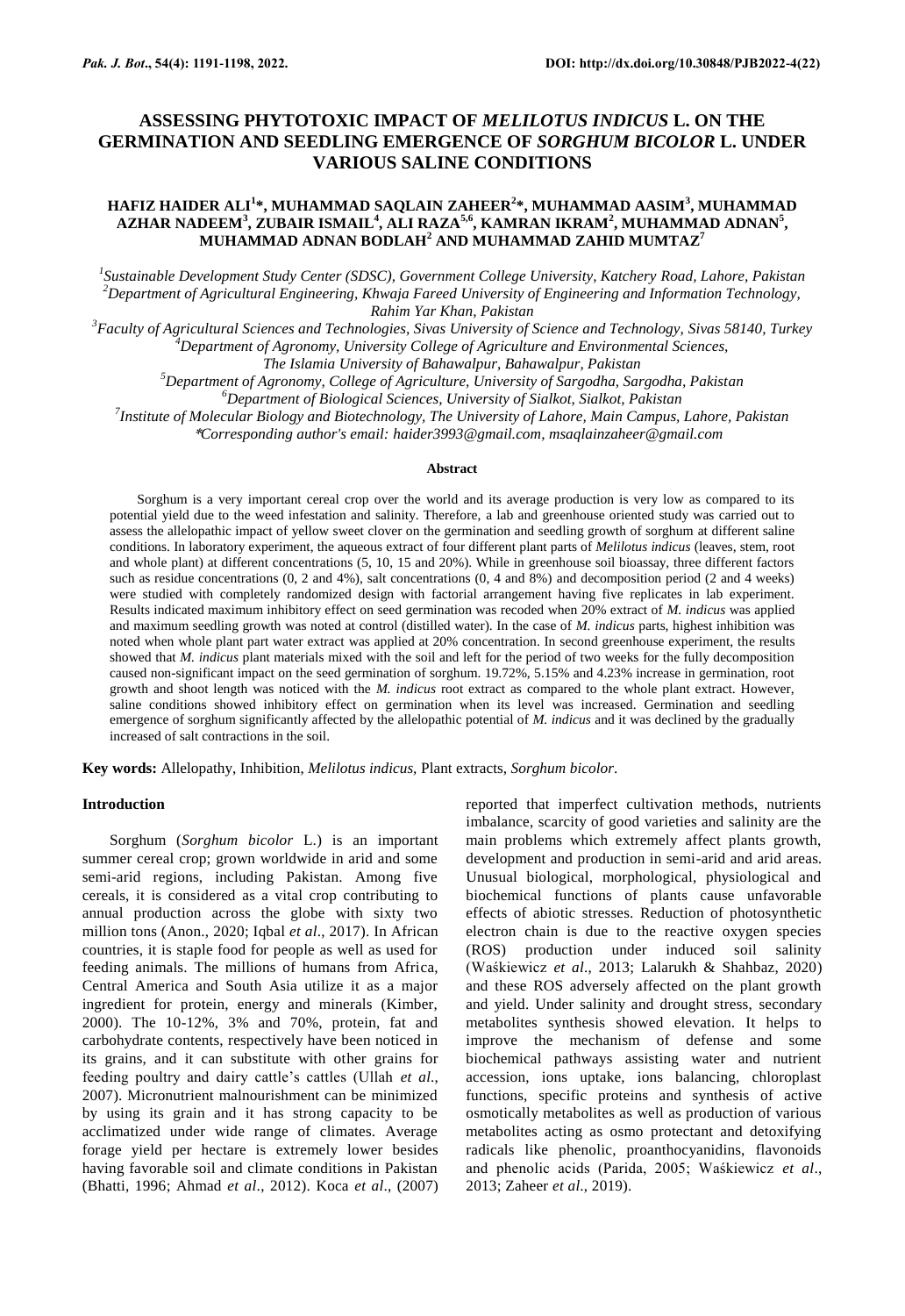*Melilotus indicus* L. (yellow sweet clover) is very problematic weed due to its allelochemicals (Devi *et al*., 2020). Field millet, ribbed millet, official melilot and cornilla real are the alternative names of *M. indicus*. It is a good source of food and shelter for various birds and animals, for example, Elk, deer and antelope intake stems and leaves as a main source of their diet. *M. indicus* is also used for green manuring and reclamation of saltaffected soils can also be done by it, which is grown under various saline regions globally (Evans & Cameron, 1998; Al-Sherif, 2009). Allelochemicals of *M. indicus* also hindered the sprouting and growth of many weed species (Raza *et al*., 2019). Exogenic application of plant extract exploits mechanism of allelopathy in crop science and can be utilized as mulch, intercropping and befitting the crop rotation for suppressing weeds, boosting growth, managing insect and disease attack (Farooq *et al*., 2011; Afridi & Khan, 2014). Various researches on allelopathy have been counted the interaction between crops and weeds (Singh *et al*., 2007, Raza *et al*., 2019). Numerous allelochemicals have been reported in winter wheat crop (*Triticum aestivum* L.), winter rye (*Secale cereal* L.), sorghum (*S. bicolor*), sunflower (*Helianthus annus* L.), and fine fescues (*Festuca* spp.), barley (*Hordeum vulgare* L.), *Brassica* spp., and rice (*Oryza sative* L.) (Czarnota *et al*., 2001; Kato-Noguchi *et al*., 2003; Bertholdsson, 2005). Many researchers are reported the phytotoxic substances present in the various weeds extracts (Elmore, 1980; Alam *et al*., 2001). For example, caffeine is present in tea (*Camellia sinensis* L.) that can inhabit the seedling growth and germination of other plants (Suzuki & Waller, 1987). Harmal (*Peganum harmala*) seeds can decrease the germination of Persian clover and mustard (Hussain & Nasrin, 1985). *Bothriochok pertusa* seeds aqueous extract inhabit the germination of mustard, lettuce, tomato, millet and chilli (Hussain *et al*., 1987). The levels of allelopathic impact mainly rely on degree of stresses, like solar radiation, temperature, soil type, moisture and salinity apart from optimum nutrients and biological features which arise during crop growing period (Putnam, 1988).

Salinity stress can be haltered with allelochemicals and it also helps plants to survive under various stresses. Former studies suggested that several allelopathic crops help to manage weeds and diseases as well as mitigate crops under different stresses such as salinity. The exogenic application of several inorganic compounds and plant growth regulators for reclamation of salt-affected soils are among various approaches to cope with salinity. A fine substitute is to utilize biotic tactics like usage of allelopathy which is way accessible and environmental friendly. The objectives of present study was to examine the allelopathic effect of *M. indicus* plant materials at different concentration levels with various saline soil conditions on the germination and seedling growth of sorghum.

### **Materials and Methods**

**Experimental site and planting material:** The plants of *M. indicus* were harvested from various farmer fields of District Bahawalpur, Punjab Province, Pakistan (29°23′44″ N latitude, 71°41′1″ E longitude) during the month of May in 2015. The collected plant materials were

dried for seven days at room temperature (30  $\pm$  5°C). After shaded dry, the extracts of the various plant parts were prepared by the following method and applied in mid-July after conducting the experiments. The soil that was used in the pot have the pH of 7.8 having the 14 mg  $kg^{-1}$  N, 105 mg kg<sup>-1</sup> P, 90 mg kg<sup>-1</sup> K and only 0.5% organic matter.

**Method for preparation of water extracts:** The collected *M. indicus* plants were separated in different plant parts including root, leaf, stem and whole plant and each part were chopped down by the help of fodder cutter into the small pieces. The dried small pieces were weighed through the electronic balance and soaked separately into the plastic buckets filled with tap water at the 1:5  $(w/v)$  ratio for about 24 hours at room temperature to prepare the stock solution. After one day, all of the solution was filtered through the sieves of 10, 60 and 100 mesh and gained the plant extracts of different *M. indicus* parts. These water extracts were separately placed in the clean bottles for the use in experiment. Extract of shoot, root, leaf and whole plant were made in 1:5 (w/v) for stock solution (20% concentration) preparation and more diluted to make concentrations of 5, 10 and 15% using the technique of parallel dilution  $(C_1V_1 = C_2V_2)$ . However, the distilled water was used for preparation of different concentrations of extracts.

**Experiment no. 1: laboratory trial:** The study was performed with completely randomized design (CRD) in factorial arrangement followed by five numbers of replications. The experiment was carried out in petri plates to find out the allelopathic effect of *M. indicus* on the germination of sorghum seeds and its seedling emergence in the laboratory of Department of Agronomy, University College of Agriculture and Environmental Sciences, The Islamia University of Bahawalpur, Pakistan during 2015. Seeds of "Sorghum-2011" sorghum variety were used in the experiments that were obtained from the Fodder Research Institute, Sargodha and this experiment was started on 10<sup>th</sup> of July, 2015. There were four *M*. *indicus* plant parts including whole plant, leaves, stem and root, along with control treatment and four water extract concentrations 5%, 10%, 15%, 20% along with distilled water as control. Extracts of various plant parts were applied on the sorghum seeds before sowing. Ten seeds of sorghum were placed on the filter paper in every petri plate with diameter of 9 cm and 5 mL of distilled water or water extract was supplemented in every petri plate as per treatment plan. A para film was used to wrap the petri plates to avoid seeds drying during the whole growing period. All petri plates were inspected on daily basis and germination was noted by counting the number of seeds that were germinated over a period of eight days.

**Experiment no. 2: soil bioassay:** The study was carried out in completely randomized design (CRD) with factorial arrangement followed by three number of replications to investigate the *M. indicus* allelopathic impact on the germination and sorghum seedling growth in greenhouse of Department of Agronomy, University College of Agriculture and Environmental Sciences, The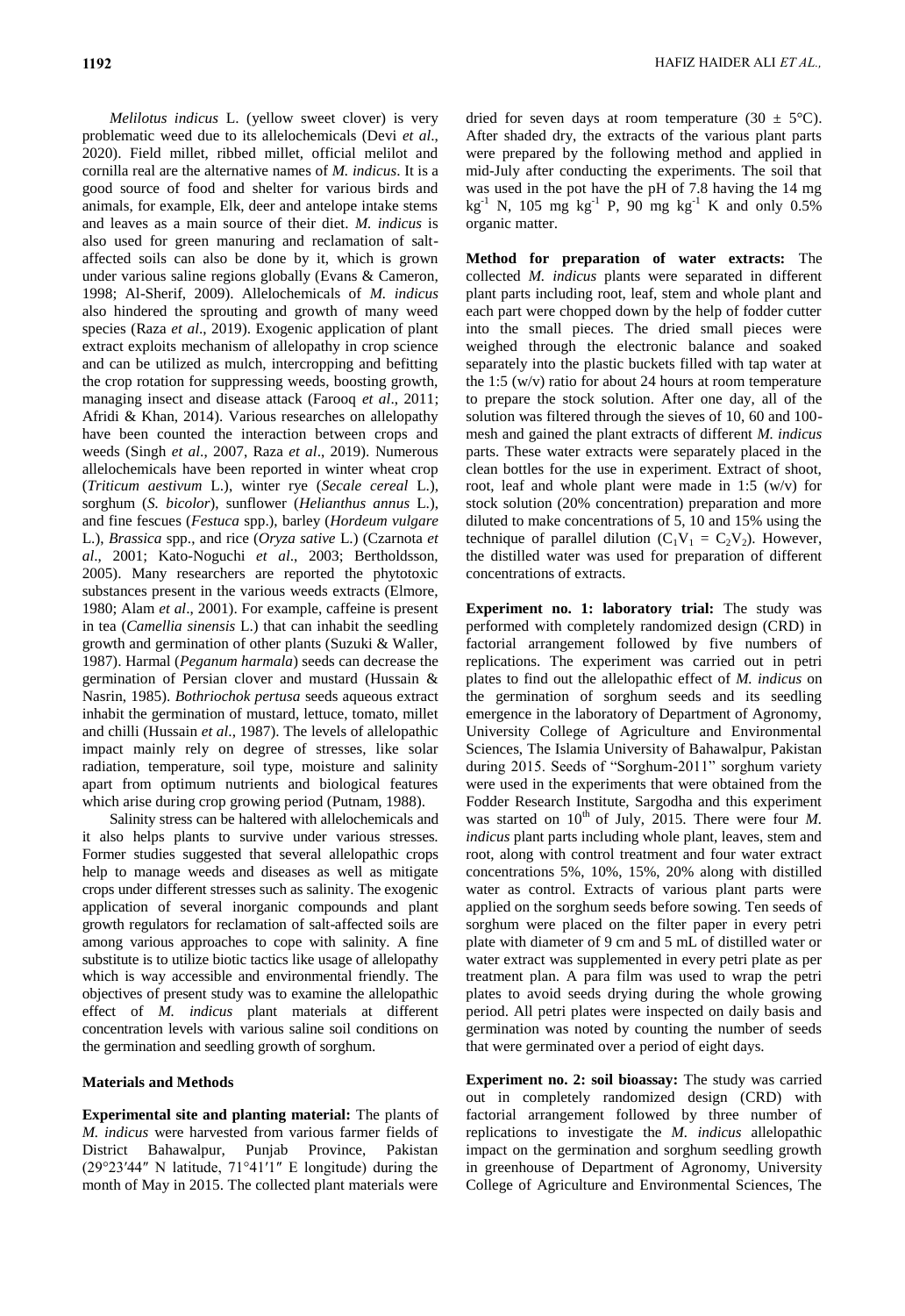Islamia University of Bahawalpur, Pakistan during 2015. The greenhouse was located within the campus receiving natural solar radiations and maintaining an average temperature of 28ºC. For this experiment, air dried and sandy loam soil was collected from Agronomic Research Area with no infestation of *M. indicus* seeds or plant parts. To maintain different salt levels such as 0, 4 and 8%, sodium chloride (NaCl) was mixed in dried and well pulverized soil and crushed *M. indicus* plant residues were also added with 0, 2 and 4% in this saline soil. Different concentrations of salt (0, 4 and 8 %) were prepared and placed in plastic pots having diameter of 15  $cm \times 12$  cm and the filled pots were divided into two sets, one set of pots was allowed for two weeks decomposition period of *M. indicus* while other set was allowed for four weeks of decomposition. After that, these pots were placed in the greenhouse and water was applied to enhance decomposition on every  $3<sup>rd</sup>$  day with hand shower. After 2 and 4 weeks, 10 seeds of sorghum were sown in every set of pots, respectively. 120-60-60 NPK kg/ha are the recommended dose of fertilizers for the maize, we calculate the fertilizers for the pots and applied accordingly. Before seed sowing, the sorghum seeds were sterilized with the solution of 1.5% (v/v) sodium hypochlorite. For priming sorghum seeds were imbibed in the filtered water for about 24 hours. The temperature of the greenhouse varied between  $19^{\circ}$ C and  $29^{\circ}$ C during the day and night. After the sowing, water was supplied at regular intervals and after 5 days, the thinning was carried out and 5 plants were kept in each pot. The seedlings were pulled out and washed with water after 15 days. The fresh and dry weight of plant, whole plant length and shoot lengths were noted.

**Data recorded:** For laboratory and greenhouse experiments, total number of germinated seeds was calculated on daily basis. Percentage emergences were calculated by the ratio of emerged seeds divided by total seeds in the percent. Time for 50% emergence was calculated with the following formula (Coolbear *et al*., 1984).

$$
T_{50}\,{=}\,ti+\frac{\left(\frac{N}{2}{-}ni\right)}{nj-ni}(tj-ti)
$$

where, N is final number of the seed emerged and  $n_i$  and  $n_i$  are cumulative seeds number emerged by the adjacent counts at times  $t_i$  and  $t_j$  when  $n_i < N/2 < n_j$ .

Similarly, mean emergence time (MET) was calculated by using the following formula proposed by Ellis and Roberts (1981).

$$
MET = \frac{\sum Dn}{\sum n}
$$

where, n is the seeds number which were emerged on the day D and D is the number of days counted from germination beginning.

The germination index (GI) was calculated by taking total number of germinated seeds at first to final count / total number of days from first to final count. The seedling vigor index was recorded by the multiplication of

total means of shoot and root lengths with emergence percentage. Under wet condition the survived plants were separated from petri plates and root and shoot length of these plants were measured in centimeter by a measuring scale/tape and then the averaged. By using electric balance, fresh weight and dry weights were measured before and after drying in the oven at 70ºC.

# **Statistical analysis**

To analyze the data, Fisher's analysis of variance method was used and least significant difference (LSD) test at the probability level of 5% was used for comparing means of treatments (Steel *et al*., 1997).

### **Results**

**Extracts of different plant parts and different concentrations:** Final seedling emergence percentage is an important trait which reveled potential of crop and helpful in getting target population. Impact of different plant parts of *M. indicus*, their extract concentrations and interaction exhibited significant results on the germination percentage of sorghum seeds (Table 1). Whole plant extracts showed least seed germination percentage of sorghum as compared to other plants part extracts which exhibited maximum germination percentage and seeds were immersed with distilled water followed by root, stem and leave extracts, respectively. The 5% and 20% concentration of *M. indicus* extract used with distilled water gave maximum and minimum germination percentage, respectively. 19.72% increase in germination, 5.15% increase in root growth and 4.23% increase in the shoot length was noticed with the root extract as compared to the whole plant extract of *M. indicus*. Those seeds which completed 50% emergence in earlier are vigorous with better seedling. During the study, time to the 50% emergence of sorghum seeds was significantly influenced by the impact, concentration and interactions of plants parts extracts of *M. indicus* (Table 1). The control treatment showed less time to obtain 50% emergence as compared to other plant parts. Influence of plant parts of *M. indicus* and their concentration significantly affected the mean emergence. It was observed that mean emergence time steadily influenced by plants parts of *M. indicus*.

In the same way, mean emergence time was delayed by plant parts concentration and minimum mean emergence time was recorded (Table 1). Results clearly showed that mean emergence time was increased by the increase in concentration of plant parts extract and it also revealed that emergence index steadily decreased by different plant parts extracts. With the increase in concentration of different plant parts extract; emergence index was reduced. Significant results were shown in the interaction and concentration of various plant parts extracts. Present study also revealed that increasing in concentration of different plant parts extract significantly decreased the vigor index of seedling. Fresh and dry seedlings weight of sorghum was also significantly influenced by the effect of concentration of various plants parts extract (Table 2).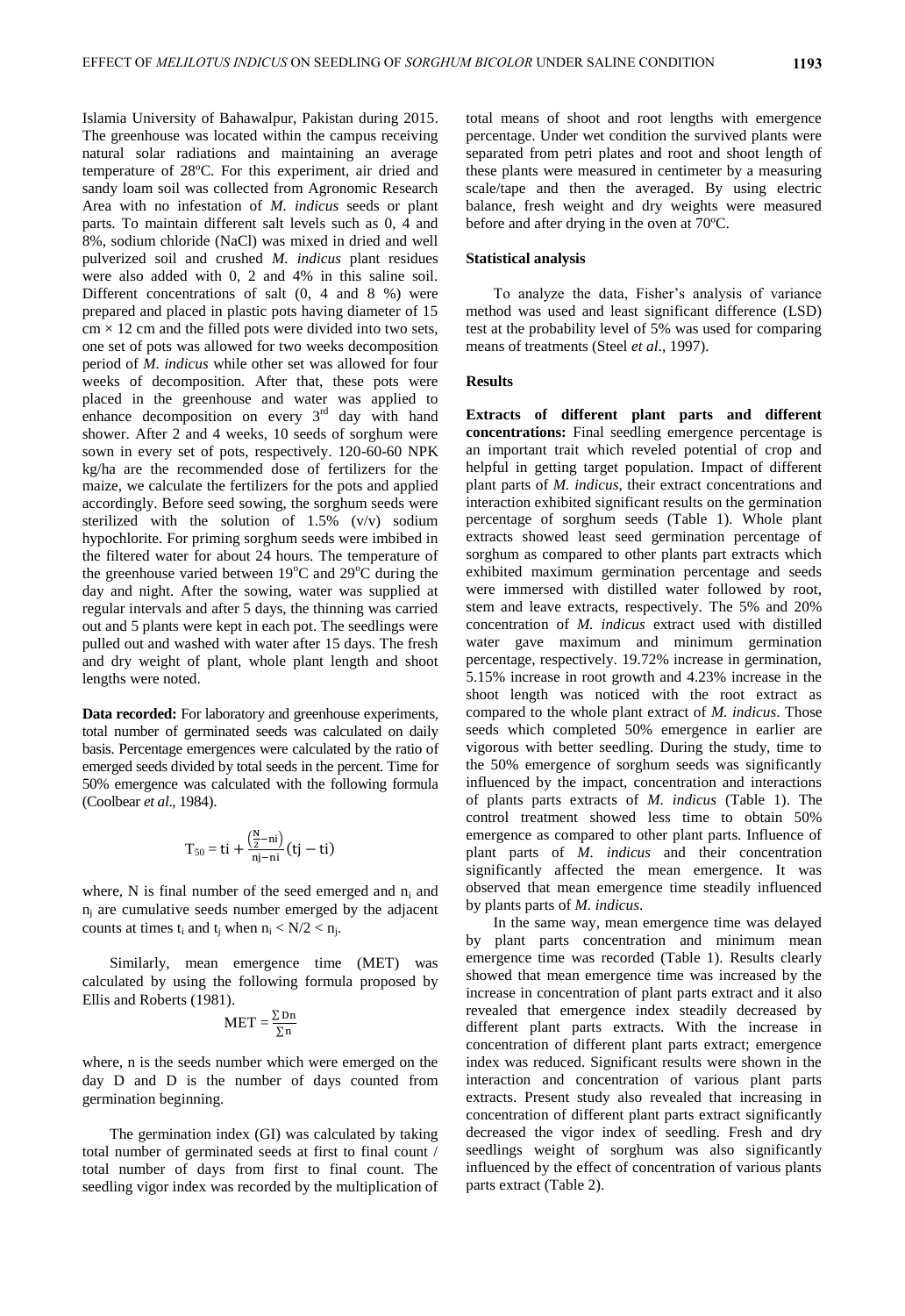| the germination parameters of sorgnum. |                              |                                       |                             |                                  |                                |  |  |
|----------------------------------------|------------------------------|---------------------------------------|-----------------------------|----------------------------------|--------------------------------|--|--|
| <b>Treatments</b>                      | <b>Germination</b><br>$(\%)$ | <b>Mean germination</b><br>time, days | <b>Germination</b><br>index | Time to 50%<br>germination, days | <b>Seedling vigor</b><br>index |  |  |
|                                        |                              | <b>Plant extracts (E)</b>             |                             |                                  |                                |  |  |
| Root                                   | 64.33 b                      | 6.23d                                 | 5.53 <sub>b</sub>           | 5.26d                            | 1147 <sub>b</sub>              |  |  |
| <b>Stem</b>                            | 51.13c                       | 7.20c                                 | 5.06 <sub>b</sub>           | 6.24c                            | 881 c                          |  |  |
| Leaf                                   | 40.13 d                      | 8.59 <sub>b</sub>                     | 3.86c                       | 7.60 <sub>b</sub>                | 566 d                          |  |  |
| Whole plant                            | 30.66 e                      | 8.74a                                 | 3.00 <sub>d</sub>           | 7.91a                            | 355e                           |  |  |
| LSD(M)                                 | 2.06                         | 0.12                                  | 0.72                        | 0.020                            | 168                            |  |  |
|                                        | Concentrations $(C)$         |                                       |                             |                                  |                                |  |  |
| 0% (Control)                           | 71.53 a                      | 5.94 e                                | 6.60a                       | 5.04e                            | 1591a                          |  |  |
| 5%                                     | 62.93 b                      | 6.58d                                 | 5.73 <sub>b</sub>           | 5.68 d                           | 1250 b                         |  |  |
| 10%                                    | 53.53 c                      | 7.36c                                 | 4.86c                       | 6.40c                            | 928c                           |  |  |
| 15%                                    | 44.60 d                      | 7.70 <sub>b</sub>                     | 4.13d                       | 6.73 <sub>b</sub>                | 672 d                          |  |  |
| 20%                                    | 35.86 e                      | 7.99a                                 | 3.26 e                      | 7.05a                            | 455e                           |  |  |
| LSD(S)                                 | 2.06                         | 0.11                                  | 0.71                        | 0.020                            | 168                            |  |  |

#### **Table 1. Effect of aqueous extracts of different plant parts and their different concentrations on the germination parameters of sorghum.**

Mean values sharing different letter are significantly different to each other at 5% level

# **Table 2. Effect of aqueous extracts of different plant parts and their different concentrations on the growth attributes of sorghum.**

| <b>Treatments</b>      |                   | Root length (cm)         | Shoot length (cm) | Plant fresh weight (g) Plant dry weight (g) |                    |  |  |
|------------------------|-------------------|--------------------------|-------------------|---------------------------------------------|--------------------|--|--|
|                        |                   | Plant extracts (E)       |                   |                                             |                    |  |  |
| Root                   |                   | 10.45 <sub>b</sub>       | 6.56 <sub>b</sub> | 0.690 b                                     | 0.173 b            |  |  |
| Stem                   |                   | 10.02 <sub>b</sub>       | 6.32 <sub>b</sub> | 0.666 b                                     | 0.166 b            |  |  |
|                        | Leaf              | 7.81 c                   | 4.94 с            | $0.521$ c                                   | $0.129$ c          |  |  |
|                        | Whole plant       | 5.98 d                   | 3.78 d            | 0.399 d                                     | 0.100 d            |  |  |
|                        | LSD(M)            | 1.29                     | 0.82              | 0.085                                       | 0.022              |  |  |
|                        |                   | Concentrations (C)       |                   |                                             |                    |  |  |
|                        | 0% (Control)      | 13.06 a                  | 8.12a             | 0.855a                                      | 0.214a             |  |  |
|                        | 5%                | 11.21 b                  | 7.19b             | 0.758 b                                     | 0.190 b            |  |  |
|                        | 10%               | 9.76 с                   | 6.12c             | 0.643c                                      | 0.161c             |  |  |
|                        | 15%               | 8.10d                    | 5.08d             | 0.536d                                      | 0.134d             |  |  |
|                        | 20%               | 6.28e                    | 4.00 e            | $0.423$ e                                   | $0.105$ e          |  |  |
|                        | LSD(S)            | 1.27                     | 0.81              | 0.085                                       | 0.021              |  |  |
|                        |                   | $E \times C$ Interaction |                   |                                             |                    |  |  |
|                        | 0% (Control)      | 13.00 cde                | 8.20 cd           | 0.863cd                                     | 0.216 cd           |  |  |
| Root extract           | 5%                | 11.80 cdef               | 7.46 cdefg        | $0.786$ cdefg                               | 0.196cdef          |  |  |
|                        | 10%               | 11.00 defg               | 6.73 defghi       | 0.706defgh                                  | $0.176$ defgh      |  |  |
|                        | 15%               | 9.53 fghi                | 5.80 ghijk        | $0.613$ ghijk                               | 0.153 fghij        |  |  |
|                        | 20%               | 6.93 ijkl                | 4.60 jklm         | 0.483 jklm                                  | $0.123$ ijk        |  |  |
|                        | 0% (Control)      | 13.90 bc                 | 8.13 cde          | 0.860 cde                                   | 0.213 cd           |  |  |
|                        | 5%                | 10.86 efg                | 7.43 cdefg        | $0.780$ cdefg                               | 0.193cdef          |  |  |
| extract<br>Stem        | 10%               | 10.06 fgh                | 6.36 efghij       | 0.670efghij                                 | 0.170 defghi       |  |  |
|                        | 15%               | $8.60$ ghijk             | 5.46 hijkl        | $0.576$ hijkl                               | $0.146$ ghij       |  |  |
|                        | 20%               | 6.66 jkl                 | 4.23 klmn         | 0.446 klmn                                  | $0.110$ jkl        |  |  |
|                        | 0% (Control)      | 11.26 cdefg              | 7.13 cdefgh       | $0.750$ defgh                               | $0.186$ cdefg      |  |  |
| Leaf extract           | 5%                | 9.40 fghij               | 5.93 fghijk       | $0.630$ ghijk                               | $0.156$ efghi      |  |  |
|                        | 10%               | 7.86 hijk                | 4.96 ijkl         | $0.523$ ijkl                                | $0.130$ hijk       |  |  |
|                        | 15%               | $6.03$ kl                | 3.83 lmn          | $0.403$ lmn                                 | $0.100$ kl         |  |  |
|                        | 20%               | 4.50 lm                  | 2.83 mno          | $0.300$ mno                                 | $0.073 \text{ lm}$ |  |  |
|                        | 0% (Control)      | 9.50 fghij               | 6.03 fghijk       | $0.633$ fghijk                              | $0.160$ efghi      |  |  |
| Whole plant<br>extract | 5%                | 7.93 hijk                | 5.00 ijkl         | 0.530 ijkl                                  | $0.133$ hijk       |  |  |
|                        | 10%               | $6.06$ kl                | 3.83 lmn          | $0.403$ lmn                                 | $0.103$ kl         |  |  |
|                        | 15%               | 4.16 lm                  | $2.63$ no         | $0.276$ no                                  | $0.070$ lm         |  |  |
|                        | 20%               | 2.26 <sub>m</sub>        | 1.43 <sub>o</sub> | $0.153$ o                                   | $0.036$ m          |  |  |
|                        | $LSD(E \times C)$ | 2.83                     | 1.83              | 0.954                                       | 0.048              |  |  |

Mean values sharing different letter are significantly different to each other at 5% level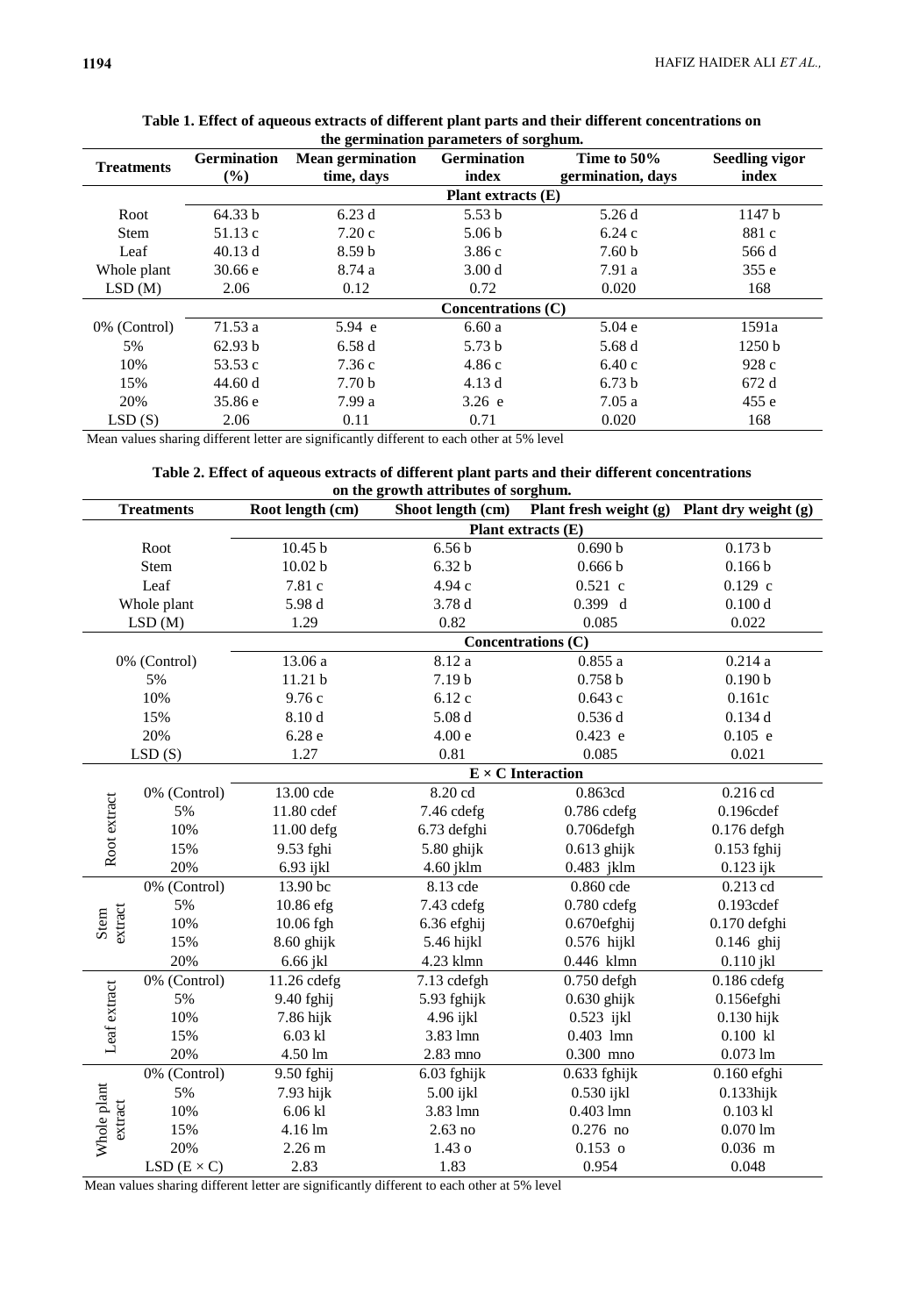| period on the emergence attributes or sorgnum. |                              |                        |                     |                   |                       |  |
|------------------------------------------------|------------------------------|------------------------|---------------------|-------------------|-----------------------|--|
| <b>Treatments</b>                              | <b>Germination</b>           | Mean germination time, | <b>Germination</b>  | Time to 50%       | <b>Seedling vigor</b> |  |
|                                                | $(\%)$                       | days                   | index               | germination, days | index                 |  |
|                                                | Residues concentration $(C)$ |                        |                     |                   |                       |  |
| 0% (Control)                                   | 73.39                        | 6.26                   | 6.17                | 5.28              | 1825 a                |  |
| 2%                                             | 72.66                        | 6.34                   | 6.26                | 5.35              | 1559 <sub>b</sub>     |  |
| 4%                                             | 71.88                        | 6.40                   | 6.32                | 5.40              | 1279c                 |  |
| LSD(M)                                         | <b>NS</b>                    | Ns.                    | N <sub>s</sub>      | Ns.               | 60                    |  |
|                                                |                              |                        | Salinity levels (S) |                   |                       |  |
| 0% (Control)                                   | 89.66 a                      | 5.23c                  | 5.17c               | 4.42c             | 2135a                 |  |
| 4%                                             | 78.66 b                      | 5.97 <sub>b</sub>      | 5.89 <sub>b</sub>   | 5.04 <sub>b</sub> | 1609 b                |  |
| 8%                                             | 50.22c                       | 7.80a                  | 7.69 a              | 6.58a             | 918c                  |  |
| LSD(S)                                         | 3.22                         | 0.29                   | 0.29                | 0.24              | 58                    |  |

**Table 3. Effect of aqueous extracts of different residues concentration, salinity levels and decomposition period on the emergence attributes of sorghum.**

Mean values sharing different letter are significantly different to each other at 5% level; NS- not significant

**Table 4. Effect of aqueous extracts of different residues concentration, salinity levels and decomposition period on the growth attributes of sorghum.**

| <b>Treatments</b> | Root length (cm)             | -<br>-<br>Plant fresh weight (g)<br>Shoot length (cm) |                            | Plant dry weight (g) |  |  |  |  |
|-------------------|------------------------------|-------------------------------------------------------|----------------------------|----------------------|--|--|--|--|
|                   | Residues concentration $(C)$ |                                                       |                            |                      |  |  |  |  |
| 0% (Control)      | 13.31 a                      | 9.44a                                                 | 78.40 a                    | 17.04 a              |  |  |  |  |
| 2%                | 9.80c                        | 8.27 <sub>b</sub>                                     | 68.65 b                    | 14.92 b              |  |  |  |  |
| 4%                | 11.65 b                      | 6.95c                                                 | 57.75 c                    | 12.55c               |  |  |  |  |
| LSD(C)            | 0.10                         | 0.25                                                  | 0.62                       | 0.13                 |  |  |  |  |
|                   |                              |                                                       | <b>Salinity levels (S)</b> |                      |  |  |  |  |
| 0% (Control)      | 13.88 a                      | 9.85a                                                 | 81.77 a                    | 17.78 a              |  |  |  |  |
| 4%                | 11.97 <sub>b</sub>           | 8.49 <sub>b</sub>                                     | 70.51 b                    | 15.32 b              |  |  |  |  |
| 8%                | 8.91c                        | 6.32c                                                 | 52.52c                     | 11.41c               |  |  |  |  |
| LSD(S)            | 0.10                         | 0.20                                                  | 0.62                       | 0.11                 |  |  |  |  |

Note. Mean values sharing different letter are significantly different to each other at 5% level

**Residue concentrations of** *M. indicus***, salinity levels and decomposition periods:** Final germination percentage (%) of sorghum seeds was significantly influenced by soil salinity but the impact of plant parts of *M. indicus* showed no significance results after two weeks of the decomposition (Table 3). Two salinity level such as 4% and 8% showed higher and less final germination percentage of sorghum seeds, respectively. The time taken to 50% emergence of seeds was not significant by effect of *M. indicus* and after decomposition of two weeks in soil, the interactive effect of *M. indicus* and soil salinity level also showed non-significant results. After four weeks of decomposition period, less time taken to 50% emergence was noted in zero soil salinity and where no *M. indicus* residues were incorporated into the soil; however, statistically it was equivalent to 2 and 4% residue concentration which was incorporated for decomposition.

Present study revealed that emergence attributes were not significantly affected from *M. indicus* and no plant residue and 8% salinity level represented maximum value of mean emergence. After decomposition of four weeks, 4% *M. indicus* residue and 8% salinity level exhibited minimum value of the mean emergence time than that of control treatment (Table 3). This is understandable from the results that increased level of salinity and *M. indicus*, when incorporated into the soil improved the emergence time and consequently decreased the unwanted effects of soil salinity and reduced the emergence time when left into soil for four weeks. The incorporation of the *M. indicus* residues into the soil did not significantly affected the seedling vigor index and the maximum seedling index vigor was noted at all concentrations. Likewise, sorghum seedling vigor index was steadily affected by soil salinity. Maximum and minimum seedling vigor index were noted under no level of salinity and salinity level of 8%, respectively and the growth attributes showed inhibitory trend.

After two weeks of decomposition period, highest and lowest fresh weight of seedling was observed when zero and 4% of *M. indicus* plant residue was incorporated into the soil. Similarly, maximum and minimum seedling dry weight was also noted when zero and 4% of *M. indicus* residues were incorporated into the soil (Table 4). The plant parts of *M. indicus* significantly influenced seedling dry weight and highest value of dry weight was noted after the four weeks decomposition period. Zero percent *M. indicus* incorporation into the soil represented lower seedling dry weight. Similarly, dry weight of seedling was significantly altered by various salinity levels. Zero percent salinity and 8% salt concentration indicated maximum and minimum seedling dry weight, respectively. The interaction of different levels of salinity and *M. indicus* residue percentage incorporated into the soil was significant. The salt level at 0% and no *M. indicus* residue concentration showed maximum shoot length. After decomposition period of two weeks, minimum seedlings shoot length was observed with salinity level 8% and 2 or 4% of *M. indicus* residue concentration (Table 5). Seedling fresh weight was also affected by the concentration of various plants parts and the control treatment showed higher shoot length (8.91 cm). The concentration of various plant parts also influenced seedling shoot length as well as *M. indicus* plant parts and salt concentration steadily affected the seedling root length.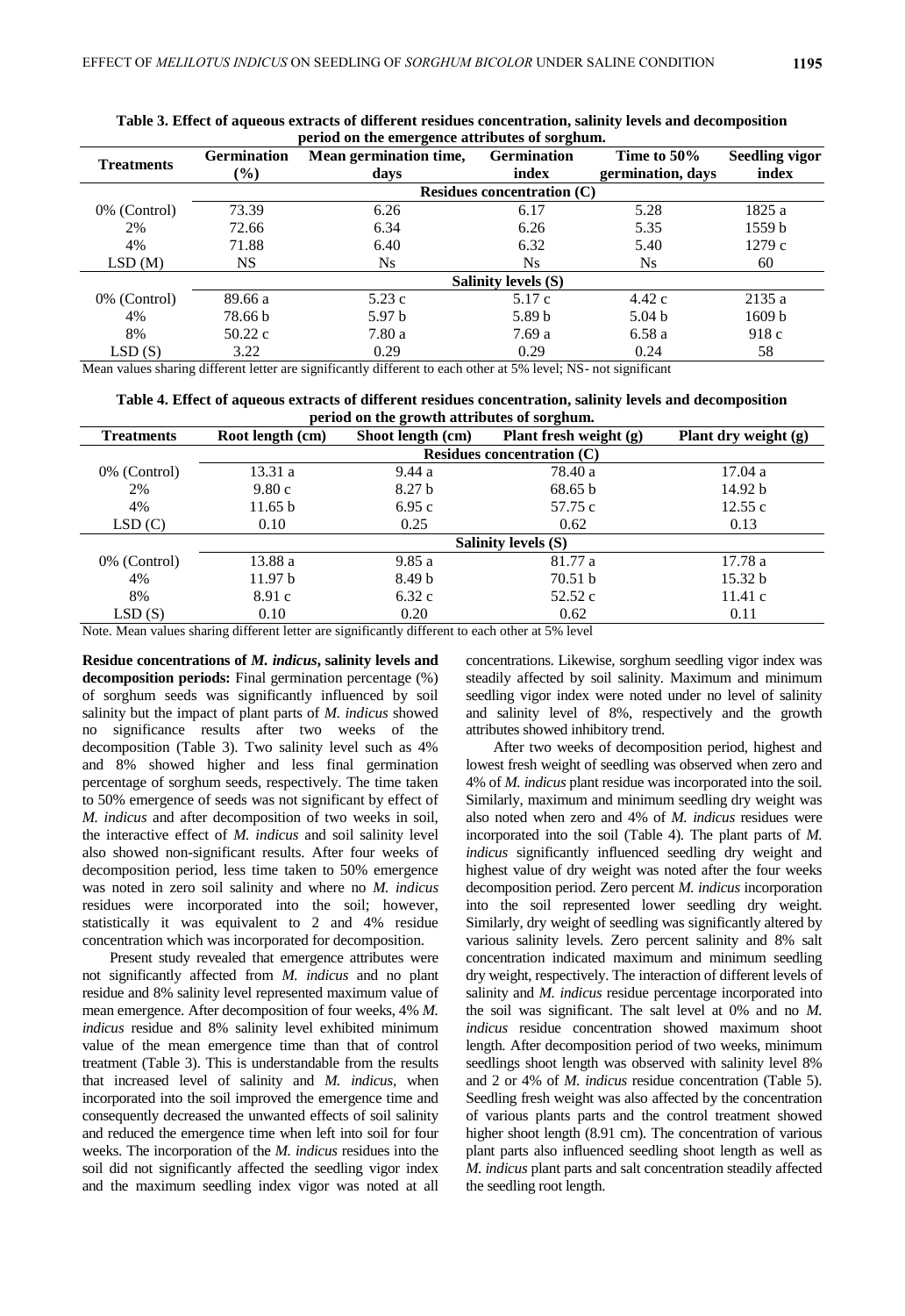|                             |       |                   | Root length | $\mu$ . For $\mu$ and $\mu$ and $\mu$ are $\mu$ and $\mu$ and $\mu$ and $\mu$<br>Shoot length | <b>Plant fresh</b> | Plant dry weight |
|-----------------------------|-------|-------------------|-------------|-----------------------------------------------------------------------------------------------|--------------------|------------------|
|                             |       | <b>Treatments</b> | (cm)        | (cm)                                                                                          | weight $(g)$       | (g)              |
|                             |       | 0% salinity level | 16.25a      | 11.53 a                                                                                       | 95.73 a            | 20.81a           |
|                             | 0% RC | 4% salinity level | 14.12c      | 10.02 c                                                                                       | 83.20 c            | 18.09c           |
|                             |       | 8% salinity level | 9.22 f      | 6.54f                                                                                         | 54.33 f            | 11.81 f          |
| 2 weeks                     |       | 0% salinity level | 14.45 b     | 10.25 <sub>b</sub>                                                                            | 85.13b             | 18.51 b          |
| DP                          | 2% RC | 4% salinity level | 12.11 d     | 8.59d                                                                                         | 71.36 d            | 15.51 d          |
|                             |       | 8% salinity level | $8.72$ g    | 6.19 <sub>g</sub>                                                                             | 51.40 g            | 11.17 g          |
|                             |       | 0% salinity level | 11.27 e     | 8.00 e                                                                                        | 66.40 e            | 14.43 e          |
|                             | 4% RC | 4% salinity level | 9.34 f      | 6.63 f                                                                                        | 55.03 f            | 11.96 f          |
|                             |       | 8% salinity level | 8.80 g      | $6.24$ g                                                                                      | 51.83 g            | $11.26$ g        |
|                             | 0% RC | 0% salinity level | 17.13d      | 11.59d                                                                                        | 99.69 d            | 23.03 d          |
|                             |       | 4% salinity level | 13.87 f     | 9.38 f                                                                                        | 80.73 f            | 18.65 f          |
|                             |       | 8% salinity level | 9.58 i      | 6.48 i                                                                                        | 55.77 i            | 12.88 i          |
|                             | 2% RC | 0% salinity level | 20.82 b     | 14.08 <sub>b</sub>                                                                            | 121.15 b           | 27.99 b          |
| 4 weeks<br>DP               |       | 4% salinity level | 15.92 e     | 10.77 e                                                                                       | 92.65 e            | 21.40 e          |
|                             |       | 8% salinity level | 11.51h      | 7.79 h                                                                                        | 66.99 h            | 15.48h           |
|                             | 4% RC | 0% salinity level | 23.85a      | 16.14 a                                                                                       | 138.80 a           | 32.07 a          |
|                             |       | 4% salinity level | 18.13 c     | 12.26c                                                                                        | 105.49c            | 24.37 c          |
|                             |       | 8% salinity level | 12.56 g     | 8.50 <sub>g</sub>                                                                             | 73.10 g            | 16.89 g          |
| LSD $(C \times S \times T)$ |       |                   | 0.78        | 0.53                                                                                          | 4.56               | 1.05             |

**Table 5. Effect of aqueous extracts of different residues concentration (RC), salinity levels and decomposition period (DP) on the growth attributes of sorghum.**

Mean values sharing different letter are significantly different to each other at 5% level

### **Discussion**

Poor performance of seeds was recorded when the seeds were treated with different concentration of *M. indicus* plants parts, because different allelochemicals present in *M. indicus* hinder beginning process of enzyme and cell expansion process. Germination of various weed species hindered by alfalfa water extract as it had hindering allelopathic matter available in the extract (Sathishkumar *et al*., 2020). Rise in allelochemicals concentration like coumaric acid, phenolic and flavonoids compounds have the hindering effect on germination features at maximum concentration of weed extract (Leela, 1995; Beres & Kazinczi, 2000; Raza *et al*., 2019). Seeds treated with distilled water reduced the time to 50% emergence which is because of quicker metabolism of seed stockpile, quicker making of germination metabolites and greater metabolic actions. The existing allelochemicals in *M. indicus* solution overdue the beginning of metabolic actions in germination and seed influences weak membrane integrity which cost in late germination and weak emergence and consequently, seeds taken more time to germinate and emerge. The seeds treated with distilled water reduced the mean time of emergence and greater emergence index which was resulted due to early activation of enzymes, quicker collapse of food stockpile, quicker formation of metabolites mandatory for germination process and greater metabolic action. The greater mean emergence time and lesser emergence index was observed when seeds were treated with the different plant parts of *M. indicus* and this is due to collapse of earlier beginning of hydrolytic enzymes of seeds. Consequently, the greater emergence time and lesser emergence index was shown by the seeds. Allelochemicals are famous for modifying plant growth and development, comprising of germination and earlier seedling growth. The seedlings treated with various concentrations of plant parts of *M. indicus* lowered seedling vigor index which might be due to the availability of allelochemicals in the solution. It also reduced final percentage of germination and lowered shoot and root length because cell differentiation, cell division, water status, ion and water uptake, phytohormones metabolism, photosynthesis, respiration, signal transduction, gene expression and enzyme function are significantly affected by allelochemicals (Macías *et al*., 1992; Inderjit & Nielsen, 2003).

Melilotus is a familiar weed found in various crops. Some findings suggest that allelopathic effect of this weed is because of a few secondary metabolites which intermixed with each other and allelochemicals (Olofsdotter *et al*., 1995; Raza *et al*., 2019). A few well-known allelochemicals are as followed; ferulic and phenolic acid as well as ohydroxyphenylacetic acid (Chung *et al*., 2001). These allelochemicals act as inhibitory agents of seedling growth, seed germination and weeds such as barnyardgrass (Chung *et al*., 2002). The lower dry and fresh weight and lesser root and shoot length were observed when seedlings were immersed with different plant parts water extract of M. indicus. The allelochemicals present in *M. indicus* hinder plant growth; as a result, lower dry and fresh weight, lesser shoot and root length was recorded. More hindering effect was observed by whole plant extract than other plants parts and this significantly decreased shoot length, root length, dry and fresh weight of the seedlings. Our study overlaps the results revealed by Mousavi *et al*., (2013) who stated that various plant parts of *melilotus* significantly affected the shoot and root length of wheat seedlings by aggregating allelopathic concentrations. The greater shoot length was observed under 10 g/L stem and leaf extracts followed by control than that of concentrations where 30 and 50 g/L *melilotus* stem and leaf extract showed reduction in shoot length. This study revealed that sorghum root and shoot length is highly vulnerable to the whole plant extract as of leaf, root or stem extracts. The root extract of *M. indicus* did not decrease root and shoot length but root length of *Trianthema portulacastrum* was influenced by sorghum plant part extracts and significantly decreased by 75 and 100% (Randhawa *et al*., 2002). This hindering effect was due to allelopathic matter present in the aqueous extract of sorghum.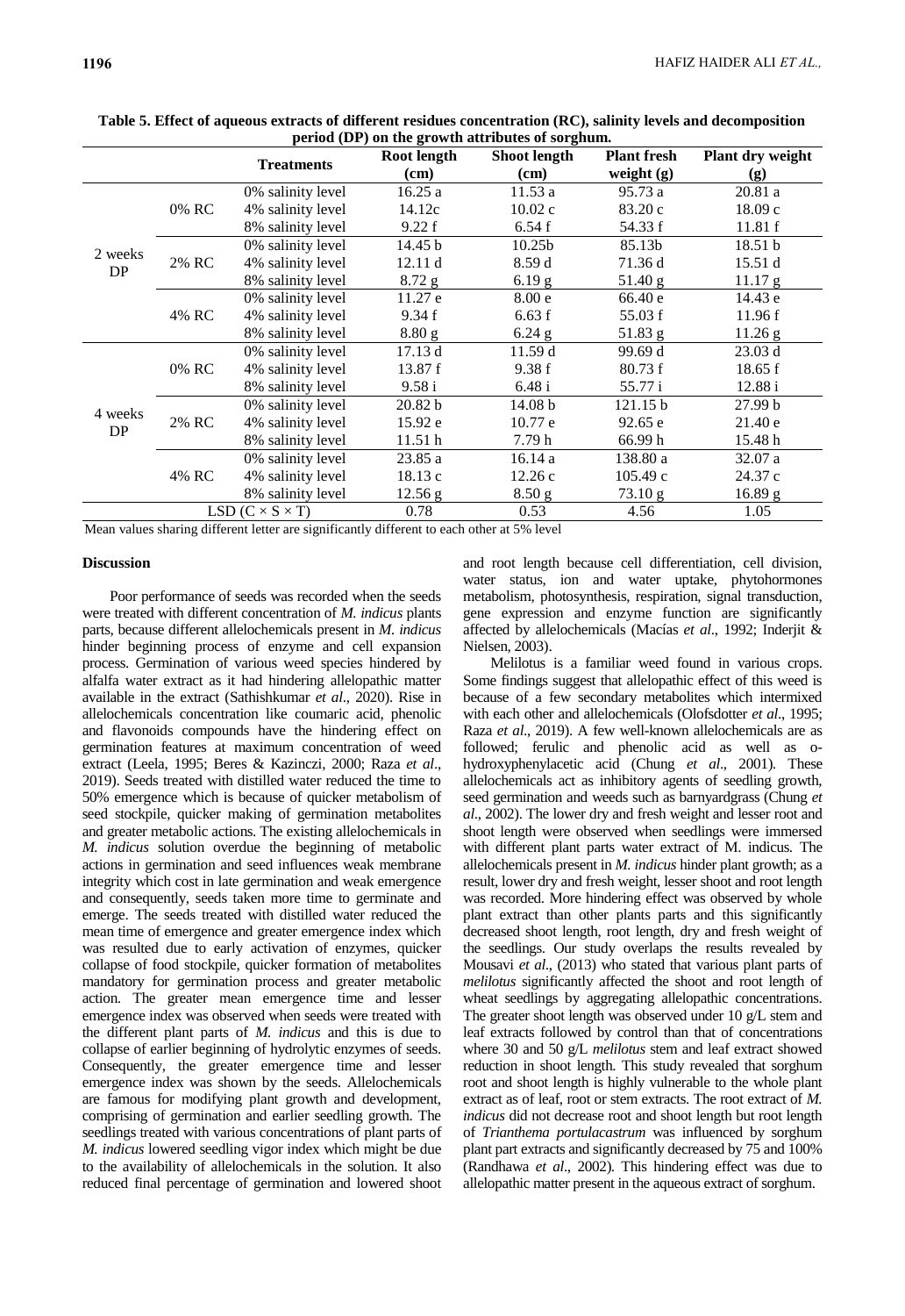The decreasing trend in shoot growth of seedlings was very much comparable to root growth. Leaf extract of *melilotus* was best useful inhibitor for shoot growth of seedlings. The 80% reduction in seedlings shoot length was recorded at the concentration of 50 g/L leaf extract than control (Al-Turki *et al*., 2003). As a conclusion, whole plant extract of *M. indicus* at concentration of 20% showed greater hindering impact as compared to various plant parts water extract. Likewise, seeds treated with distilled water with no salinity stress showed greater germination percentage, minimum time to achieve 50% emergence, mean emergence time, higher seedling vigor index and emergence index in the second experiment. The reason is might be freely uptake of water by seeds which caused enlargement of the seeds. Seeds showed less time to germinate, mean emergence time and time to 50% emergence because of the quicker metabolites production which are needed for the germination of seeds and greater metabolic actions (Ashraf & Foolad, 2005).

The lower germination percentage, maximum time to 50% emergence, mean emergence time, lower seedling vigor index and emergence index was recorded when seed was treated with different concentrations of salinity. It was because of salinity stress which decreased the capacity of seeds to uptake water and cost in lessening germination rate (Rani, 2011). The seeds and seedlings are highly sensitive to salinity stress and rise in membrane damage and decrease in germination rate is due to reactive oxygen species (ROS). Plant growth and development is noticeably limiting to salinity stress which is a major abiotic stress. The reduction in percentage with higher salt stress is because of external osmotic potential which halts uptake of water due to harming impact of sodium and chloride ions (Tabatabaei & Angholi, 2012).

Higher salinity rates significantly decreased shoot and root length, dry and fresh weight of a few sorghum varieties (Kandil *et al*., 2012). Salinity level more than 10 dS/m considerably reduced the germination rate and with the increase of salinity level; root and shoot length of a few forage sorghum varieties was also reduced (Tabatabaei & Angholi, 2012). These outcomes are also overlapping to results revealed by Reddy & Vora (1983) that increased NaCl significantly reduced radicle length. The fresh and dry weight of sorghum and millet were also reduced with higher salinity concentration (Al-Hatlani, 1995). The germination percentage and dry weight significantly decreased under water salinity up to 8 dS/m. The same findings were also described by Datta *et al*., (2009) who stated that wheat seedlings showed reduction in fresh weight and height of wheat when NaCl concentration was increased in Hoagland's solution. Higher salinity level reduced germination percentage because of hindrance in germination rate. It correlated with former findings that seeds germinate good in control treatments and germination percentage reduced with the increase of salinity level (Duan *et al*., 2007). Sneha *et al*., (2013) also stated that increase in level of salinity reduced germination percentage in millet as of control treatment.

### **Conclusion**

Different water extracts of *M. indicus* plant parts at different concentrations showed alleopathic potential on the germination and seedling growth of sorghum. More sorghum seeds were germinated than the seeds which

were treated with various concentrations of *M. indicus* plant parts. The extract of whole plant has more suppressive impact against the sorghum germination as compared to other plant parts. In greenhouse experiments only *M. indicus* residue concentration and decomposition period did not affected the seed germination and growth of sorghum. However, soil salinity at different concentration significantly affected the germination as well as growth of sorghum crop while higher salt concentration inhibited both seed germination and seedling growth of sorghum.

#### **Acknowledgements**

All the authors are grateful to Department of Agronomy, University College of Agriculture and Environmental Sciences, The Islamia University of Bahawalpur, Pakistan for providing all the facilities during research study.

#### **Contribution**

H.H. Ali supervised and planned the whole study, M.S. Zaheer and Z. Ismail involve in planning and execution of the experiment and write discussion section, Z. Ismail involve in data collection and analysis, A. Raza write the detailed methodology, M. Aasim write the manuscript, M. Adnan and M. Aasim write discussion and review the paper, K. Ikram improve the technical and English language of the paper, M.A. Bodlah review whole manuscript and improve the paper.

#### **References**

- Afridi, R.A. and M.A. Khan. 2014. Reduced herbicide doses in combination with allelopathic plant extracts suppress weeds in wheat. *Pak. J. Bot*., 46: 2077-2082.
- Ahmad, K., Z.I. Khan, M. Ashraf and A. Ejaz. 2012. Appraisal of temporal variation in soil and forage iron and zinc in a pasture under semi-arid environmental conditions. *Pak. J. Bot*., 44: 157-160.
- Alam, S.M., R. Ansari and M.A. Khan. 2001. Effect of seed of sweet clover (*Melilotus indica* L.) weed and NaCl on seedling growth of rice. *J. Biol. Sci.,* 1: 438-439.
- Al-Hatlani, M.S.L. 1995. *Response of Millet and Sorghum plants to Salt treatment* (Doctoral dissertation, M. Sc. Thesis).
- Al-Sherif, E.A. 2009. *Melilotus indicus* (L.) All., a salt-tolerant wild leguminous herb with high potential for use as a forage crop in salt-affected soils. *Flora*, 204: 737-746.
- Al-Turki, A.I. and W.A. Dick. 2003. Myrosinase activity in soil. *Soil Sci. Soc. Amer. J.*, 67: 139-145.
- Anonymous. 2020. Food and Agriculture Organization (FAO). 2020. World Sorghum Production By Country. https://beef2live.com/story-world-sorghum-productioncountry-246-212852.
- Ashraf, M. and M.R. Foolad. 2005. Pre sowing seed treatment-A shotgun approach to improve germination, plant growth, and crop yield under saline and nonsaline conditions. *Adv. Agron.,* 88: 223-271.
- Beres, I. and G. Kazinczi. 2000. Allelopathic effects of shoot extracts and residues of weeds on field crops. *Allelopathy J*., 7: 93-98.
- Bertholdsson, N.O. 2005. Early vigour and allelopathy–two useful traits for enhanced barley and wheat competitiveness against weeds. *Weed Res.,* 45: 94-102.
- Bhatti, M.B. and S. Khan. 1996. Fodder production in Pakistan. *FAO PARC, Islamabad*, 102-123.
- Chung, I.M., J.K. Ahn and S.J. Yun. 2001. Identification of allelopathic compounds from rice (*Oryza sativa* L.) straw and their biological activity. *Can. J. Plant Sci.,* 81: 815-819.